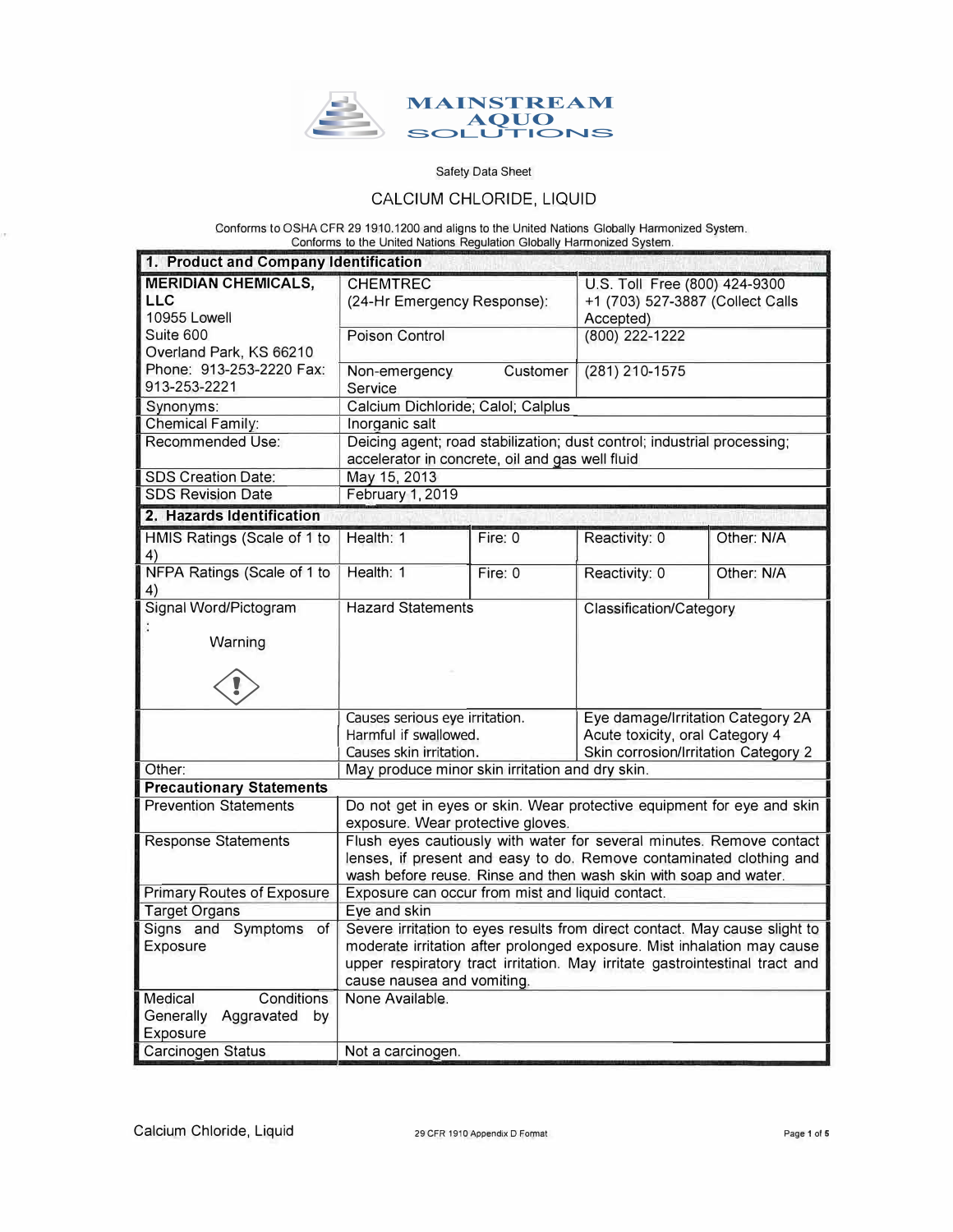

# CALCIUM CHLORIDE, LIQUID

| 3. Composition/Information on Ingredients |                                                                                                                                                                                                                                                                 |                                                                                                                                                                                                                                                                                                                                             |  |  |  |  |  |
|-------------------------------------------|-----------------------------------------------------------------------------------------------------------------------------------------------------------------------------------------------------------------------------------------------------------------|---------------------------------------------------------------------------------------------------------------------------------------------------------------------------------------------------------------------------------------------------------------------------------------------------------------------------------------------|--|--|--|--|--|
| CAS                                       | Weight                                                                                                                                                                                                                                                          | Ingredient Name                                                                                                                                                                                                                                                                                                                             |  |  |  |  |  |
| Number:                                   | Percent                                                                                                                                                                                                                                                         |                                                                                                                                                                                                                                                                                                                                             |  |  |  |  |  |
| 10043-52-4                                | 10 to 40                                                                                                                                                                                                                                                        | Calcium Chloride                                                                                                                                                                                                                                                                                                                            |  |  |  |  |  |
| 1305-62-0                                 | <1                                                                                                                                                                                                                                                              | Calcium Hydroxide                                                                                                                                                                                                                                                                                                                           |  |  |  |  |  |
| 7732-18-5                                 | 10 to 90                                                                                                                                                                                                                                                        | Water                                                                                                                                                                                                                                                                                                                                       |  |  |  |  |  |
|                                           | 4. First Aid Measures                                                                                                                                                                                                                                           |                                                                                                                                                                                                                                                                                                                                             |  |  |  |  |  |
| Skin Contact:                             |                                                                                                                                                                                                                                                                 | Remove contaminated clothes and wash before reuse. Rinse and then<br>wash skin with soap and large quantities of water.                                                                                                                                                                                                                     |  |  |  |  |  |
| Eye Contact:                              |                                                                                                                                                                                                                                                                 | Flush eyes cautiously with water for several minutes. Remove contact<br>lenses, if present and easy to do. Seek medical attention.                                                                                                                                                                                                          |  |  |  |  |  |
| Inhalation:                               |                                                                                                                                                                                                                                                                 | Mist inhalation may cause upper respiratory tract irritation.                                                                                                                                                                                                                                                                               |  |  |  |  |  |
| Ingestion:                                |                                                                                                                                                                                                                                                                 | Do not induce vomiting. May irritate gastrointestinal tract and cause<br>nausea and vomiting.                                                                                                                                                                                                                                               |  |  |  |  |  |
| Notes to Physician:                       |                                                                                                                                                                                                                                                                 | Not available.                                                                                                                                                                                                                                                                                                                              |  |  |  |  |  |
| 5. Fire Fighting Measures                 |                                                                                                                                                                                                                                                                 |                                                                                                                                                                                                                                                                                                                                             |  |  |  |  |  |
| Flash Point: (COC)                        |                                                                                                                                                                                                                                                                 | Not flammable                                                                                                                                                                                                                                                                                                                               |  |  |  |  |  |
| Extinguishing Media:                      |                                                                                                                                                                                                                                                                 | Use any means suitable for extinguishing the surrounding fire                                                                                                                                                                                                                                                                               |  |  |  |  |  |
| Fire Fighting:                            |                                                                                                                                                                                                                                                                 | In the event of a fire, wear full-protective clothing and NIOSH-approved<br>self-contained breathing apparatus with full facepiece operated in the<br>pressure demand or other positive pressure mode. At high temperatures<br>or when moistened under fire conditions, calcium chloride may produce<br>toxic or irritating fumes           |  |  |  |  |  |
| Fire and Explosion Hazard:                |                                                                                                                                                                                                                                                                 | None                                                                                                                                                                                                                                                                                                                                        |  |  |  |  |  |
| Products of Combustion:                   |                                                                                                                                                                                                                                                                 | Thermal decomposition products may include toxic and corrosive fumes<br>including hydrogen chloride.                                                                                                                                                                                                                                        |  |  |  |  |  |
|                                           | 6. Accidental Release Measures                                                                                                                                                                                                                                  |                                                                                                                                                                                                                                                                                                                                             |  |  |  |  |  |
| Evacuation and Safety:                    |                                                                                                                                                                                                                                                                 | Do not touch spilled material. For small spills, contain with an inert<br>material (paper towels, spill control pillows, absorbent particulate). DO<br>NOT neutralize with acid. In the event of a large spill, contain by diluting<br>with dry sand, sorbent booms, or other absorbent material.<br>Isolate<br>hazard area and deny entry. |  |  |  |  |  |
|                                           | Containment of Spill:<br>Prevent runoff into sewers, storm drains, surface waters, and soil. Follow<br>facility-specific procedures for spill response. Isolate spill and ventilate<br>the area.                                                                |                                                                                                                                                                                                                                                                                                                                             |  |  |  |  |  |
|                                           | Clean-up and Disposal:<br>When cleaning spill, wear appropriate personal protective equipment<br>including splash-proof safety goggles, chemical-resistant gloves, and<br>rubber boots. Move containers from spill area. Keep unnecessary people<br>away.       |                                                                                                                                                                                                                                                                                                                                             |  |  |  |  |  |
| 7. Handling and Storage                   |                                                                                                                                                                                                                                                                 |                                                                                                                                                                                                                                                                                                                                             |  |  |  |  |  |
| Handling:                                 |                                                                                                                                                                                                                                                                 | Handle in accordance with good hygiene and safety procedures. Avoid<br>inhalation, contact with eyes, skin or clothing.                                                                                                                                                                                                                     |  |  |  |  |  |
| Storage:                                  | Keep in a tightly closed container, stored in a cool, dry, ventilated area.<br>Containers of this material may be hazardous when empty because they<br>retain product residues (dusts, solids); observe all warnings and<br>precautions listed for the product. |                                                                                                                                                                                                                                                                                                                                             |  |  |  |  |  |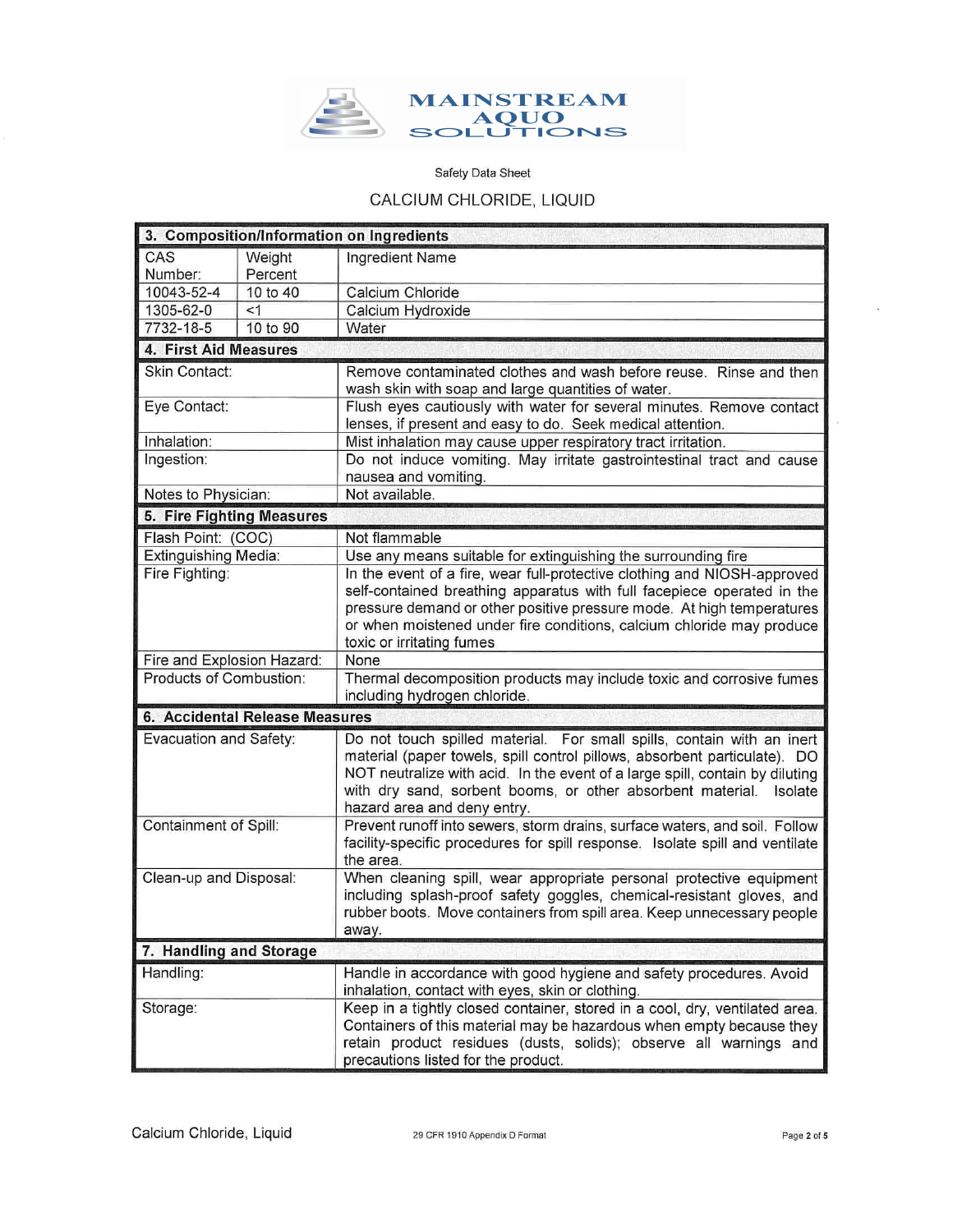

# CALCIUM CHLORIDE, LIQUID

| 8. Exposure Controls/Personal Protection |                                                                                                                                            |  |  |  |  |  |
|------------------------------------------|--------------------------------------------------------------------------------------------------------------------------------------------|--|--|--|--|--|
| <b>Engineering Controls:</b>             | Provide local exhaust ventilation system. Where there is any possibility                                                                   |  |  |  |  |  |
|                                          | that an employee's eyes and/or skin may be exposed to this substance,<br>the employer should provide an eye wash fountain and quick-drench |  |  |  |  |  |
|                                          | shower within the immediate work area for emergency use.                                                                                   |  |  |  |  |  |
| <b>Exposure Limits:</b>                  | ACGIH - (TLV-TWA) Guidelines for nuisance particulate (liquefied mist):                                                                    |  |  |  |  |  |
|                                          | 10 mg/m <sup>3</sup> .                                                                                                                     |  |  |  |  |  |
| Personal Protective Equipment (PPE)      |                                                                                                                                            |  |  |  |  |  |
| Eyes:                                    | Employee must wear chemical splash goggles or a face shield.                                                                               |  |  |  |  |  |
| Hands and Feet:                          | Employee must wear appropriate protective gloves, such as neoprene or                                                                      |  |  |  |  |  |
|                                          | butyl gloves or gauntlets, to prevent contact with this substance.                                                                         |  |  |  |  |  |
| Body:                                    | Employee must wear appropriate protective (impervious) clothing and                                                                        |  |  |  |  |  |
|                                          | equipment to prevent repeated or prolonged skin contact with this<br>substance.                                                            |  |  |  |  |  |
| Respiratory:                             | Employee must wear a dust mask if calcium chloride dust is present.                                                                        |  |  |  |  |  |
| 9. Physical and Chemical Properties      |                                                                                                                                            |  |  |  |  |  |
| Description                              | Clear colorless liquid.                                                                                                                    |  |  |  |  |  |
| Odor:                                    | None                                                                                                                                       |  |  |  |  |  |
| Odor Threshold:                          | Not Applicable                                                                                                                             |  |  |  |  |  |
| pH (5% water solution)                   | 7.0 to 9.0                                                                                                                                 |  |  |  |  |  |
| <b>Boiling Point:</b>                    | N/A                                                                                                                                        |  |  |  |  |  |
| <b>Melting Point:</b>                    | Not available                                                                                                                              |  |  |  |  |  |
| <b>Relative Density</b>                  | 34% - 1.34 at 68°F                                                                                                                         |  |  |  |  |  |
|                                          | 45% - 1.45 at 68°F                                                                                                                         |  |  |  |  |  |
| Water Solubility:                        | 100% soluble in water.                                                                                                                     |  |  |  |  |  |
| Vapor Density (air = 1)                  | Not available                                                                                                                              |  |  |  |  |  |
| Freezing Point:                          | Not available                                                                                                                              |  |  |  |  |  |
| Flash Point:                             | Not applicable                                                                                                                             |  |  |  |  |  |
| Lower/upper Flame Limits                 | Not applicable                                                                                                                             |  |  |  |  |  |
| Auto-ignition Temperature:               | Not applicable                                                                                                                             |  |  |  |  |  |
| 10. Stability and Reactivity             |                                                                                                                                            |  |  |  |  |  |
| Stability and Reactivity:                | Stable under normal temperatures and pressures.                                                                                            |  |  |  |  |  |
| Possible<br>Hazardous<br>Reactions       | Could react with strong reducing or oxidizing agents.                                                                                      |  |  |  |  |  |
| Incompatibilities:                       | Strong acids. Contact with strong acids can lead to the release of                                                                         |  |  |  |  |  |
|                                          | hydrogen chloride gas. Incompatible with methyl vinyl ether, zinc,                                                                         |  |  |  |  |  |
|                                          | bromine trifluoride, mixtures of lime and boric acid, barium chloride, and                                                                 |  |  |  |  |  |
|                                          | 2-furan percarboxylic acid. Metals will slowly corrode. Aluminum (and                                                                      |  |  |  |  |  |
|                                          | alloys) and yellow brass will be attacked by calcium chloride solutions                                                                    |  |  |  |  |  |
| Hazardous<br>decomposition               | Thermal decomposition products may include toxic and corrosive fumes                                                                       |  |  |  |  |  |
| products                                 | including hydrogen chloride.                                                                                                               |  |  |  |  |  |
|                                          | 11. Toxicological Information                                                                                                              |  |  |  |  |  |
| Likely routes of Exposure                | Contact with liquid and/or inhalation of mist.                                                                                             |  |  |  |  |  |
| Symptoms related to the                  | Severe irritation to eyes results from direct contact. May cause slightto                                                                  |  |  |  |  |  |
| physical, chemical, and                  | moderate irritation after prolonged exposure. Mist inhalation may cause                                                                    |  |  |  |  |  |
| toxicological characteristics            | upper respiratory tract irritation. May irritate gastrointestinal tract and                                                                |  |  |  |  |  |
|                                          | cause nausea and vomiting.                                                                                                                 |  |  |  |  |  |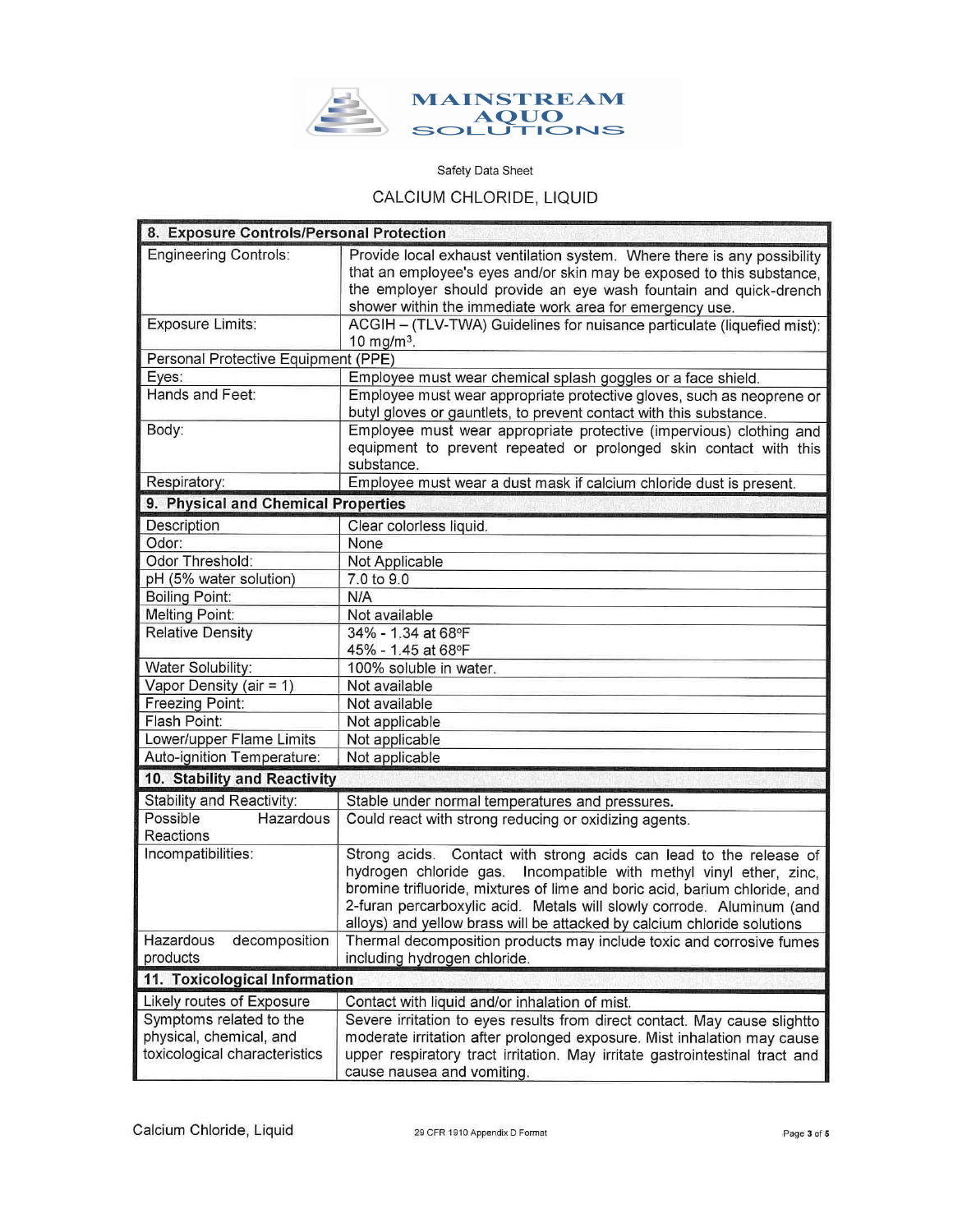

## CALCIUM CHLORIDE, LIQUID

| 11. Toxicological Information, cont.                                                                         |                                                                   |  |  |  |  |  |
|--------------------------------------------------------------------------------------------------------------|-------------------------------------------------------------------|--|--|--|--|--|
| Oral, Mouse, ICR-SLC,                                                                                        | Male 2,045 mg/Kg; Female 1,940 mg/Kg body weight                  |  |  |  |  |  |
| $LD_{50}$                                                                                                    |                                                                   |  |  |  |  |  |
| Oral, Rat, Wistar, LD <sub>50</sub>                                                                          | Male 3,798 mg/Kg; Female 4,179 mg/Kg body weight                  |  |  |  |  |  |
| Oral, N.Z. White Rabbit,                                                                                     | Male 500-1000 mg/Kg body weight                                   |  |  |  |  |  |
| $LD_{50}$                                                                                                    |                                                                   |  |  |  |  |  |
| S.C., Rat, Wistar, LD <sub>50</sub>                                                                          | Male 2,630 mg/Kg; Female 3,798 mg/Kg body weight                  |  |  |  |  |  |
| I.P.; Rat, Wistar, LD <sub>50</sub>                                                                          | Male 264 mg/Kg; Female 342 mg/Kg body weight                      |  |  |  |  |  |
| Carcinogen status                                                                                            | <b>OSHA - Not Listed</b><br>NTP - Not Listed<br>IARC - Not Listed |  |  |  |  |  |
| 12. Ecological Information                                                                                   |                                                                   |  |  |  |  |  |
| Not acutely toxic to aquatic organisms                                                                       |                                                                   |  |  |  |  |  |
| 13. Disposal Information                                                                                     |                                                                   |  |  |  |  |  |
| Follow all federal, state, and local regulations when disposing of this substance.                           |                                                                   |  |  |  |  |  |
| 14. Department of Transportation (DOT) Transport Information                                                 |                                                                   |  |  |  |  |  |
| Shipping Name:                                                                                               | Not Regulated                                                     |  |  |  |  |  |
| ID Number:                                                                                                   | N/A                                                               |  |  |  |  |  |
| Hazard Class or Division:                                                                                    | N/A                                                               |  |  |  |  |  |
| Packing Group:                                                                                               | N/A                                                               |  |  |  |  |  |
| Labeling Requirements:                                                                                       | N/A                                                               |  |  |  |  |  |
| <b>Packing Authorizations:</b>                                                                               |                                                                   |  |  |  |  |  |
| Exceptions:                                                                                                  | N/A                                                               |  |  |  |  |  |
| Non-Bulk Packing:                                                                                            | N/A                                                               |  |  |  |  |  |
| <b>Bulk Packing:</b>                                                                                         | N/A                                                               |  |  |  |  |  |
| <b>Quantity Limitations:</b>                                                                                 |                                                                   |  |  |  |  |  |
| Passenger Aircraft:                                                                                          | N/A                                                               |  |  |  |  |  |
| Cargo Aircraft Only:                                                                                         | N/A                                                               |  |  |  |  |  |
| <b>Vessel Stowage</b>                                                                                        | N/A                                                               |  |  |  |  |  |
| Requirements:                                                                                                |                                                                   |  |  |  |  |  |
| Emergency Guide Number:                                                                                      | N/A                                                               |  |  |  |  |  |
| 15. Regulatory Information                                                                                   |                                                                   |  |  |  |  |  |
| <b>OSHA Process Safety:</b>                                                                                  | <b>Not Listed</b>                                                 |  |  |  |  |  |
| <b>SARA Title III:</b>                                                                                       | Not Listed                                                        |  |  |  |  |  |
| <b>TSCA Status:</b>                                                                                          | Listed                                                            |  |  |  |  |  |
| CERCLA:                                                                                                      | Not Listed                                                        |  |  |  |  |  |
| <b>EINECS Status:</b>                                                                                        | Listed                                                            |  |  |  |  |  |
| California Proposition 65:                                                                                   | <b>Not Listed</b>                                                 |  |  |  |  |  |
| <b>WHMIS Classification</b>                                                                                  | D <sub>2</sub> B                                                  |  |  |  |  |  |
| 16: Other Information                                                                                        |                                                                   |  |  |  |  |  |
| This SDS is furnished independent of product sale. Every effort was made to accurately describe this product |                                                                   |  |  |  |  |  |

indent of product sale. Every effort was made to accurately describe this product. However, some of the data are obtained from sources beyond Meridian Chemicals, LLC direct supervision. We cannot make any assertions as to its reliability or completeness. Therefore, the user may rely on it only at user's risk. We have made no effort to censor or conceal deleterious aspects of this product. Since Meridian Chemicals, LLC cannot anticipate or control the conditions under which this information and product may be used, we make no guarantee that the precautions we have suggested will be adequate for all individuals and/or situations. It is the obligation of each user of this product to comply with the requirements of all applicable laws regarding the use and disposal of this product. Additional information will be furnished upon request to assist the user; however, no